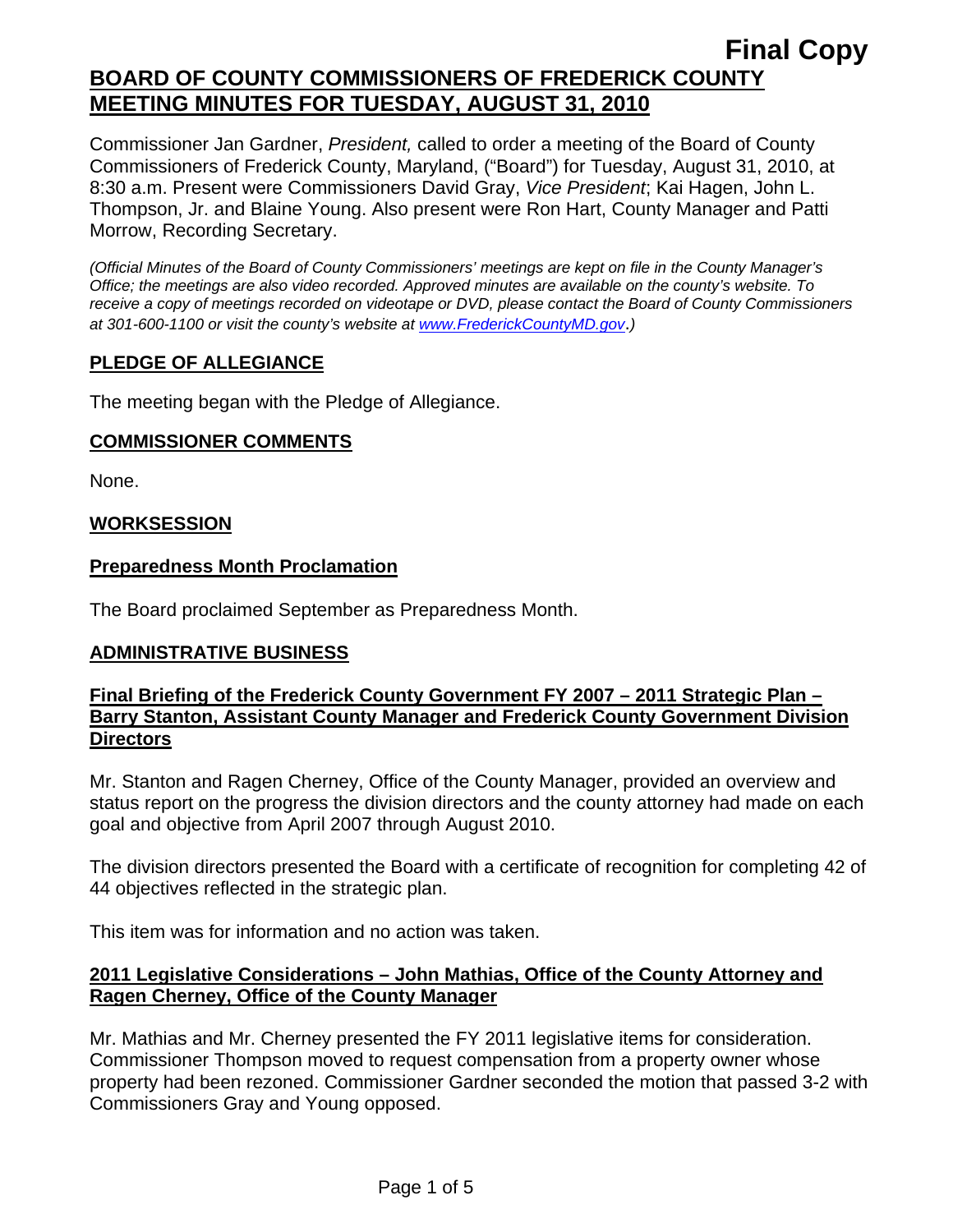Sheriff Chuck Jenkins commented on the proposed legislation regarding granting of authority to the Frederick County Sheriff's Office to issue a right to carry firearm permit in Frederick County.

Commissioner Young proposed legislation regarding tax differential. It was indicated the proposal would be discussed at a future meeting.

The Board voted to take the following items to public hearing on Tuesday, October 5, 2010:

- 1. Revision to inmate fees for the Frederick County Adult Detention Center (requested by the Frederick County Sheriff's Office).
- 2. Count of students whose lawful presence within the United States cannot be reasonably documented.
- 3. Constitutional amendment to prohibit "economic development" takings.
- 4. Use of electronic tolls to fund roadway improvements.
- 5. Compensation for diminution in property value directly attributable to down zoning and establishment of a local property value assessment board.
- 6. Compensation to the Treasurer of Frederick County, Maryland, for increase in property value resulting from a rezoning request by a property owner.
- 7. Granting authority to the Sheriff of Frederick County to issue a right to carry firearm permit.
- 8. Board of Elections Membership (requested by the Board of Elections).
- 9. Requiring Frederick County Government to abide by specific regulations and ordinances prior to the placement of a solid waste system (constituent request).
- 10. Increase in the marriage license fee (requested by Heartly House, Inc.).
- 11. Mandatory beverage container deposit/return system.
- 12. Reduced state property tax for agricultural land.
- 13. Increase in liquor license applications fees and request for liquor license application processing fee (requested by the Board of Liquor License Commissioners).

The Board requested to add the following two (2) position statements to the package:

- The state school construction funding for Frederick County should exceed the state government economic assistance for foreign (out of state) business entities; and
- The distribution of plastic bags should be banned in Frederick County.

The following issues were also proposed for inclusion in the 2011 Legislative Package and would be discussed, with public comment invited, at the Thursday, October 7, 2010, public hearing: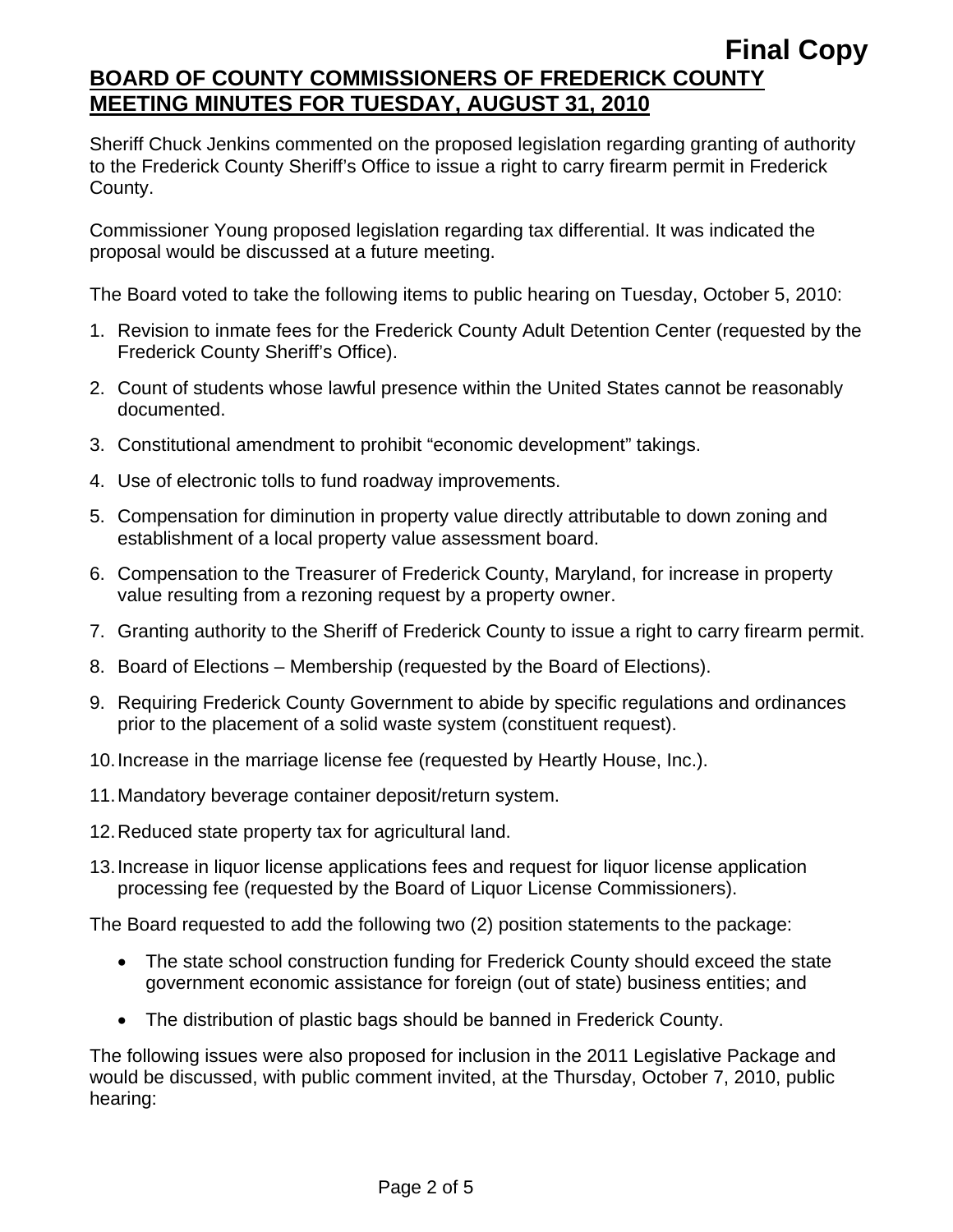- Maryland Civil Rights Amendment to the Declaration of Rights.
- Constitutional Convention regarding those in the United States unlawfully.
- Mid-Atlantic Compact on economic development incentives.
- Maryland Partial Birth Abortion Ban Act.

## **Gypsy Moth Survey Cost Share with State – Mike Gastley, Finance Division**

Tom Lupp, Central Regional Entomologist, Maryland Department of Agriculture, participated in the discussion.

Commissioner Gray moved to deny any county funding for the gypsy moth surveying of nonstate owned land. Commissioner Young seconded the motion that passed 5-0.

## **COMISSIONER COMMENTS**

None.

## **PUBLIC COMMENTS**

- Bill Ashton
- Charles Jenkins

## **QUESTIONS – PRESS**

None.

## **CLOSED SESSION**

Commissioner Gray moved to go into closed session according to Maryland Annotated Code State Government Article § 10-508(a) (3) To consider the acquisition of real property for a public purpose and matters directly related thereto. Commissioner Hagen seconded the motion that passed 5-0.

## **ADJOURN**

The meeting adjourned at 12:25 p.m.

Patricia A. Morrow Recording Secretary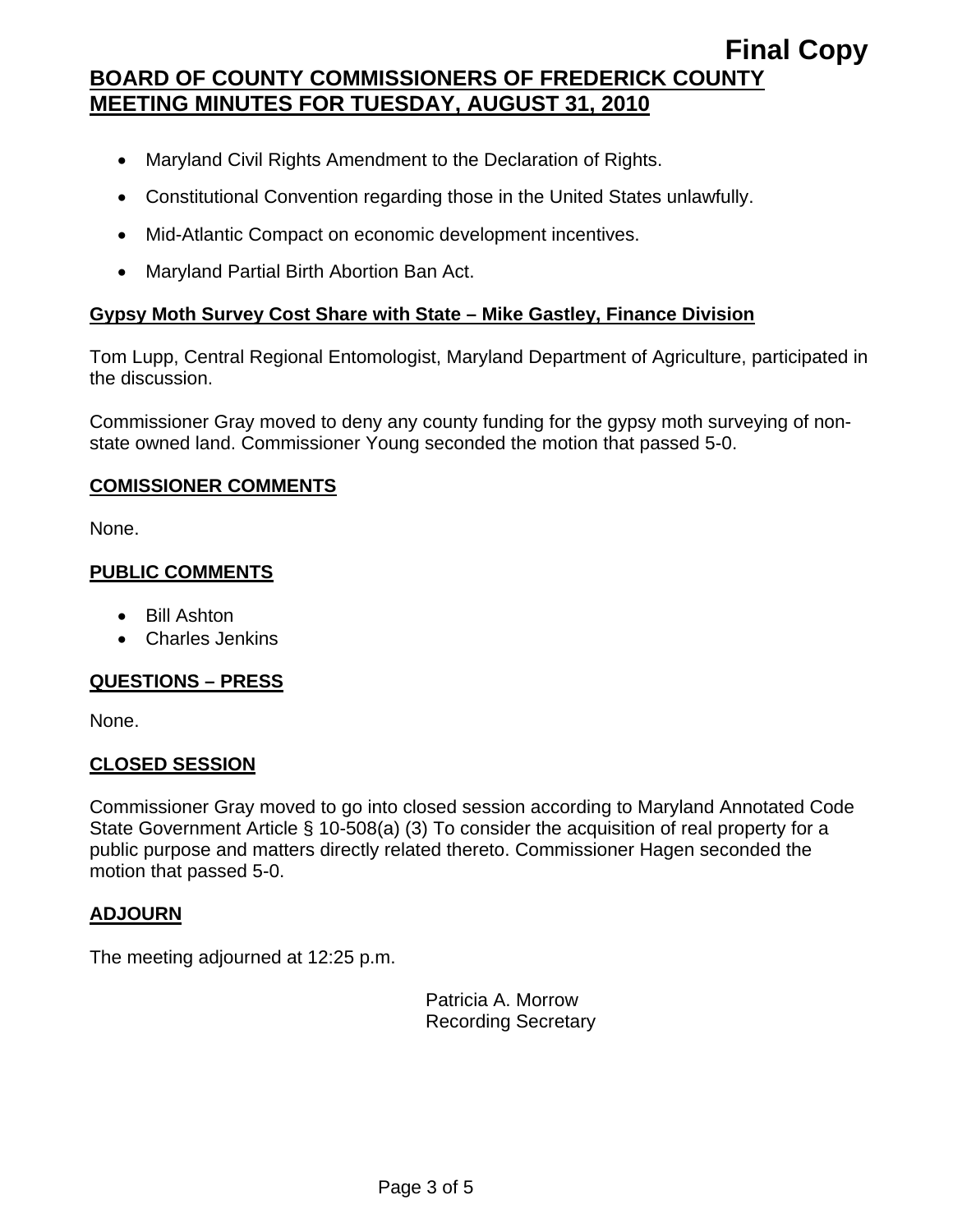#### **FORM OF STATEMENT FOR CLOSING THE MEETING OF TUESDAY, AUGUST 31, 2010**

## **STATUTORY AUTHORITY TO CLOSE SESSION**

## **State Government Article §10-508(a):**

(3) To consider the acquisition of real property for a public purpose and matters directly related thereto.

## **Motion:**

Commissioner Gray moved to proceed into closed session in accordance with Maryland Annotated Code State Government Article § 10-508(a) (3) To consider the acquisition of real property for a public purpose and matters directly related thereto. Commissioner Hagen seconded the motion that passed 5-0.

## **Time and Location:**

12:25 p.m. – Third Floor Meeting Room, Winchester Hall

## **Topic to be Discussed:**

To discuss acquisition of property for a safety facility.

 $\overline{a}$ 

Patricia Morrow Recording Secretary